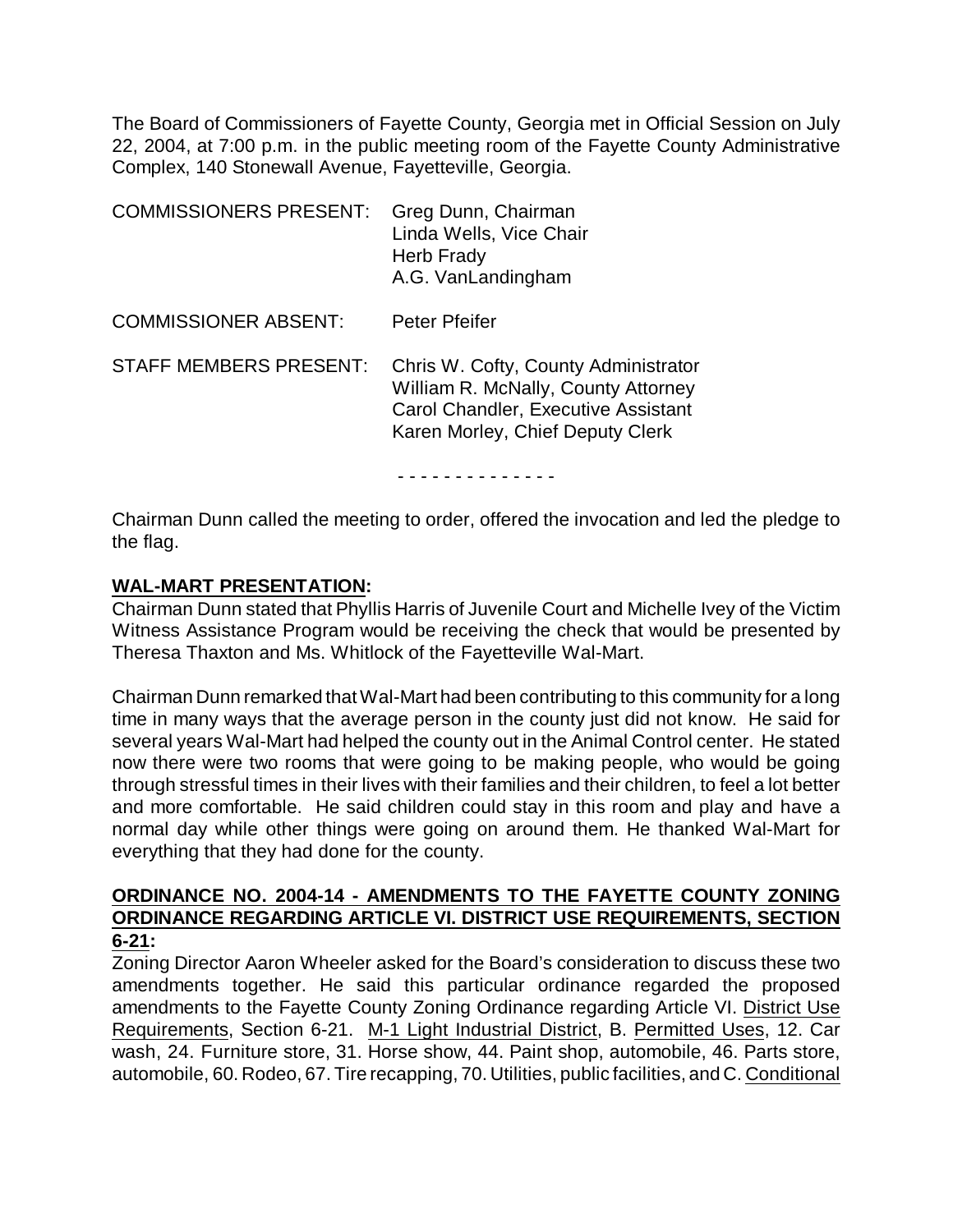Uses, 5. Kennel (See Animal Hospital, etc). He said the Planning Commission recommended approval 5-0**.** 

## **ORDINANCE NO. 2004-15 - AMENDMENTS TO THE FAYETTE COUNTY ZONING ORDINANCE REGARDING ARTICLE VI. DISTRICT USE REQUIREMENTS, SECTION 6-19:**

Zoning Director Aaron Wheeler remarked that this ordinance regarded the proposed amendments to the Fayette County Zoning Ordinance regarding Article VI. District Use Requirements, Section 6-19. C-H Highway Commercial District, B. Permitted Uses, 9. Bank, 20. Car Wash, 41. Furniture upholstery shop, 48. Horse show, 76. Rodeo, and C. Conditional Uses, 14. Kennel (See Animal Hospital). He said the Planning Commission recommended approval 5-0.

Mr. Wheeler remarked that both of these amendments were very close in nature. He said at a previous workshop as directed by the Planning Commission staff was working on some amendments prior to this. He said staff had noticed that some items were duplicated in the number sequence. He stated that staff had gone in under their direction and deleted some of those and clarified some of the other issues. He said there was a clarification in M-1 item 12 under car wash. He said these were not just car washes anymore but were detailing facilities. He said some things were duplicated. He commented on furniture store number 24 on page 2, and paint shop auto and parts store auto on page 4 were both covered under number 6. He said staff had gone under C-H and deleted a bank and would be bringing to the Board next month a definition for a financial institution.

Chairman Dunn said both of these amendment changes were public hearings and if anyone wished to speak in favor or against they could come before the Board at this time. Hearing none, he asked for the Board's pleasure in this matter.

Commissioner Frady questioned Item 70 under M-1 which was public utilities. He asked if public utilities still had the power of imminent domain.

Attorney McNally replied that public utilities still had the power of imminent domain. He said this was the area that the Board would like them to go in.

Mr. Wheeler remarked that this was something that was already in the ordinance and staff was just deleting one.

On motion made by Commissioner Wells, seconded by Commissioner Frady to approve the above Amendments to the Fayette County Zoning Ordinance with the various changes as presented. The motion carried 4-0. Commissioner Pfeifer was absent. A copy of Ordinance No. 2004-14, identified as "Attachment No. 1", follows these minutes and is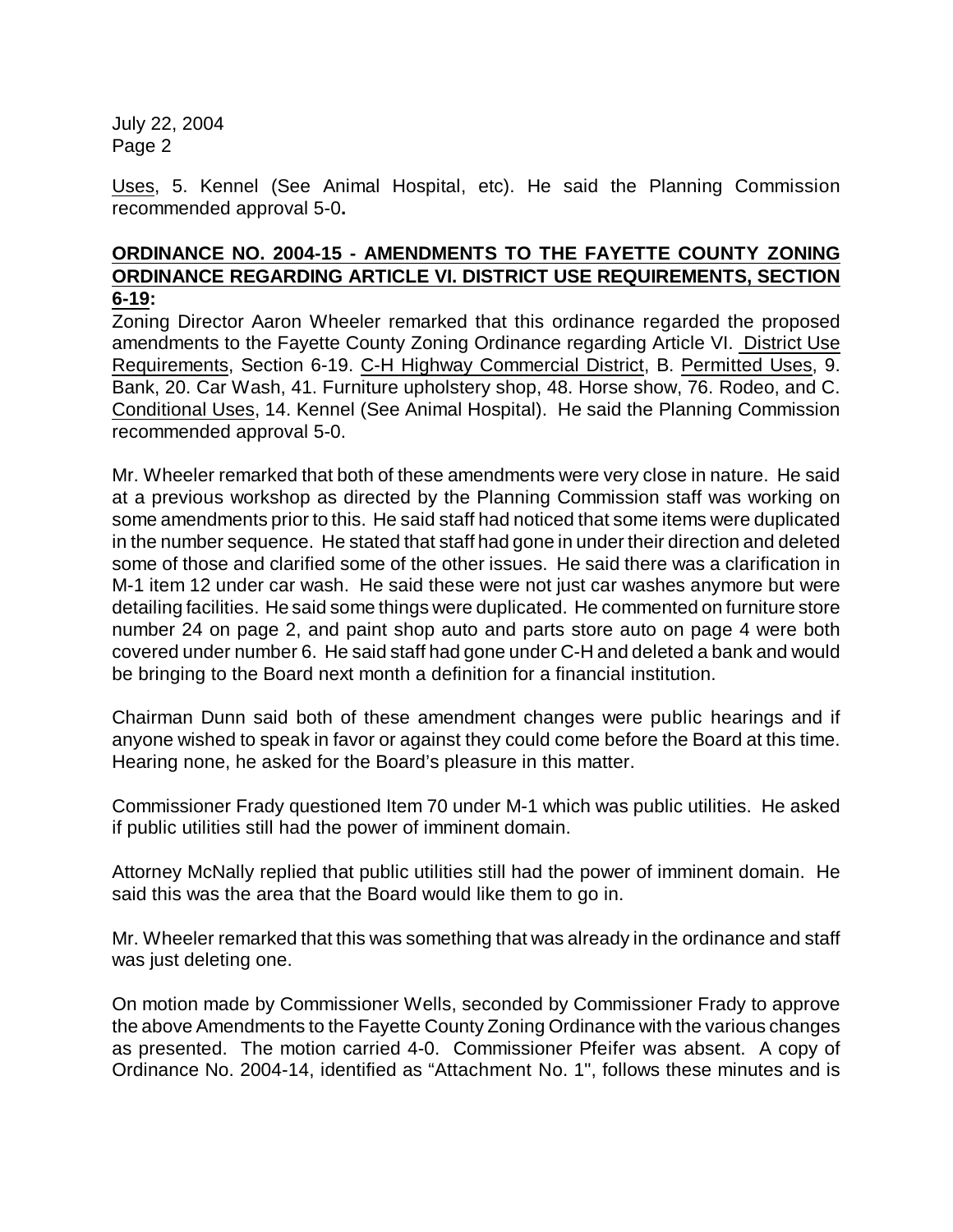made an official part hereof. A copy of Ordinance No. 2004-15, identified as "Attachment No. 2", follows these minutes and is made an official part hereof.

# **ORDINANCE NO. 2004-16 - ADOPTION OF THE DEPARTMENT OF NATURAL RESOURCES RULES FOR OUTDOOR WATER USE:**

Water System Director Tony Parrott remarked that he had received a proposal from the Department of Natural Resources to adopt their official water restrictions that apply to the metropolitan Atlanta area. He said the restrictions limit outdoor water use even during a non drought period. He said the odd numbered residences would be allowed to use water outside on Tuesday, Thursday and Sunday and even numbered residences would be allowed to use water outside on Monday, Wednesday and Saturday. He pointed out that nobody could water outside on Friday.

Commissioner Frady remarked that this was a mandate. He pointed out that the county had already tried to use its own watering system and the D.N.R. would not allow this.

Mr. Parrott said the Water System had made that request but the D.N.R. denied it.

On motion made by Commissioner Frady, seconded by Commissioner VanLandingham to approve the Department of Natural Resources rules for outdoor water use, discussion followed.

Commissioner VanLandingham felt the watering restrictions were great but he did not agree with some of the exceptions. He said he disagreed with a golf course being allowed to water its grass and not allowing a private citizen to water their grass. He felt there was a disparity there. He said he was aware that some of the golf courses used gray water and some of them did not.

Chairman Dunn remarked that first of all the county did not have a choice in this. He said the Board had sent a letter to the State asking that the county be allowed to remain on the current watering restrictions that were now in place. He said Fayette County had shown through conservation efforts here that the county had saved more waters than was the target for the D.N.R.'s restrictions in other areas. He said staff had asked the D.N.R. if these could be left in effect and the county be judged on its results rather than on the fact that they wanted every community to be the same. He said the State thanked the Board very much for its interest but said that Fayette County would go under the same restrictions as everybody else. He said he had spoken to Mr. Parrott about this earlier and he felt there was a potential where the county might use more water under the State's plan. He said when the county had put the restrictions

in a year and a half ago the county ended up with citizens using more water than they did under the old restrictions. He said the county would keep track of the water use and if it was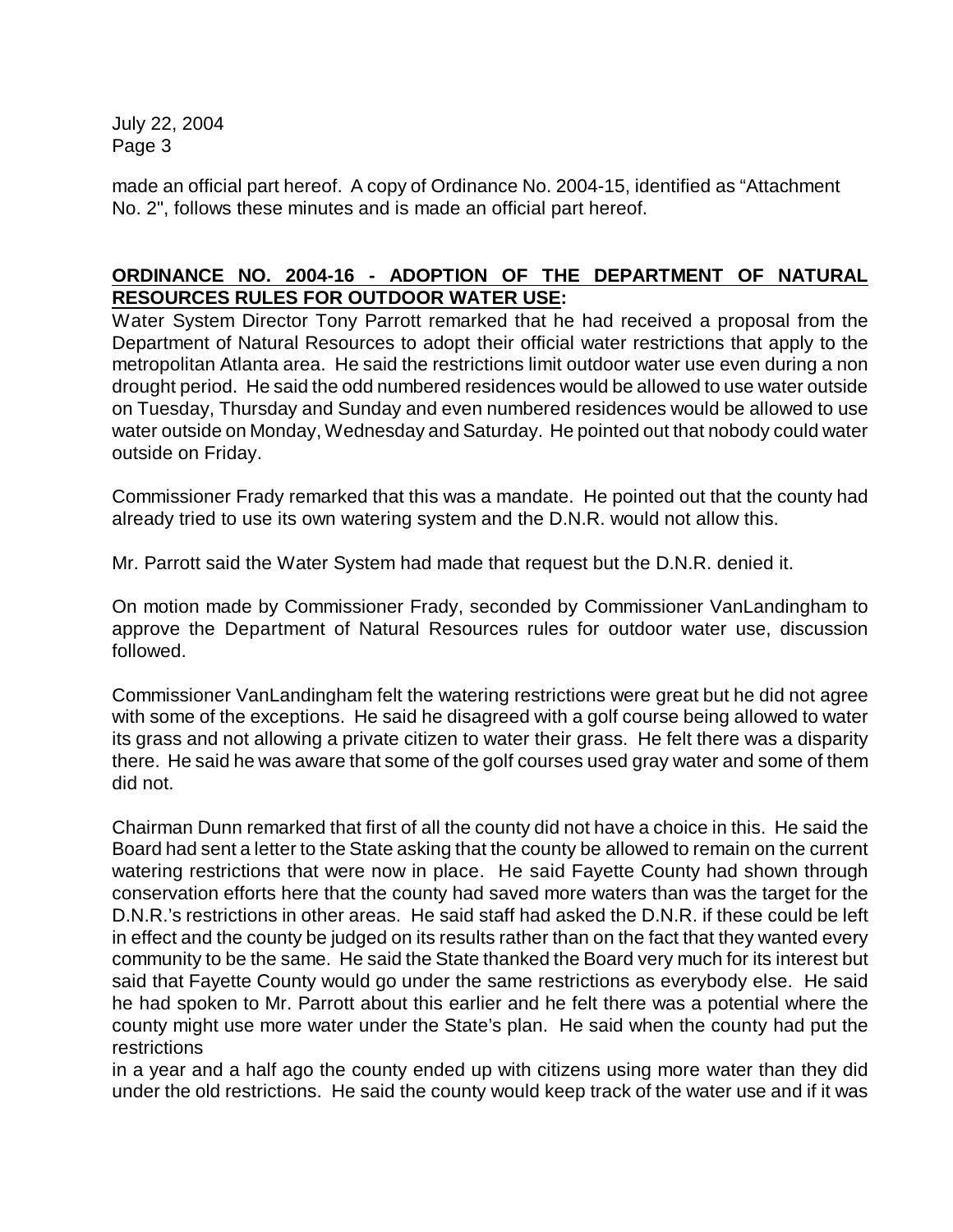determined that there was an increase of water use because of these restrictions, then the county would try again in speaking with the State.

Commissioner Frady interjected that these new restrictions would begin immediately.

Commissioner Wells asked Attorney McNally if the county did not officially adopt these new restrictions what would happen.

Attorney McNally replied that the county would have to adopt these restrictions. He said the only thing that the county could do was to adopt a plan which would be more restrictive than their plan. He said if the county did not adopt their plan, then the State could withhold permits from the county and so forth.

Chairman Dunn said the State controlled withdrawal permits as well as discharge permits. He said if the county showed a water increase and could provide data to the State then another plan might be considered. He commented that it would now be difficult to set watering timers on sprinkler systems because there was one day that homeowners would have to skip a day.

Commissioner VanLandingham pointed out that this only applied to the county water system customers and did not apply to private water systems.

Mr. Parrott said this did not apply to private well systems.

The motion carried 4-0. Commissioner Pfeifer was absent. A copy of Ordinance No. 2004-16, identified as "Attachment No. 3", follows these minutes and is made an official part hereof.

**CONSENT AGENDA:** On motion made by Commissioner VanLandingham, seconded by Commissioner Wells to approve the consent agenda as presented. The motion carried 4-0. Commissioner Pfeifer was absent.

**SHERIFF'S DEPARTMENT - TRANSFER OF FUNDS:** Approval of request from the Sheriff's Department to transfer \$1,051.35 from the general budget fund to the Fayette County Sheriff's Department budget category vehicle maintenance 10030323-522233. A copy of the request, identified as "Attachment No. 4", follows these minutes and is made an official part hereof.

**FINANCE DEPARTMENT - APPROPRIATION CERTIFICATE FOR FY 2005:** Approval of request from the Finance Department for authorization for the Chairman to execute the annual Appropriation Certificate for FY 2005 for the ACCG-GMA Local Government Equipment Lease Pool. A copy of the Appropriation Certificate for FY 2005, identified as "Attachment No. 5", follows these minutes and is made an official part hereof.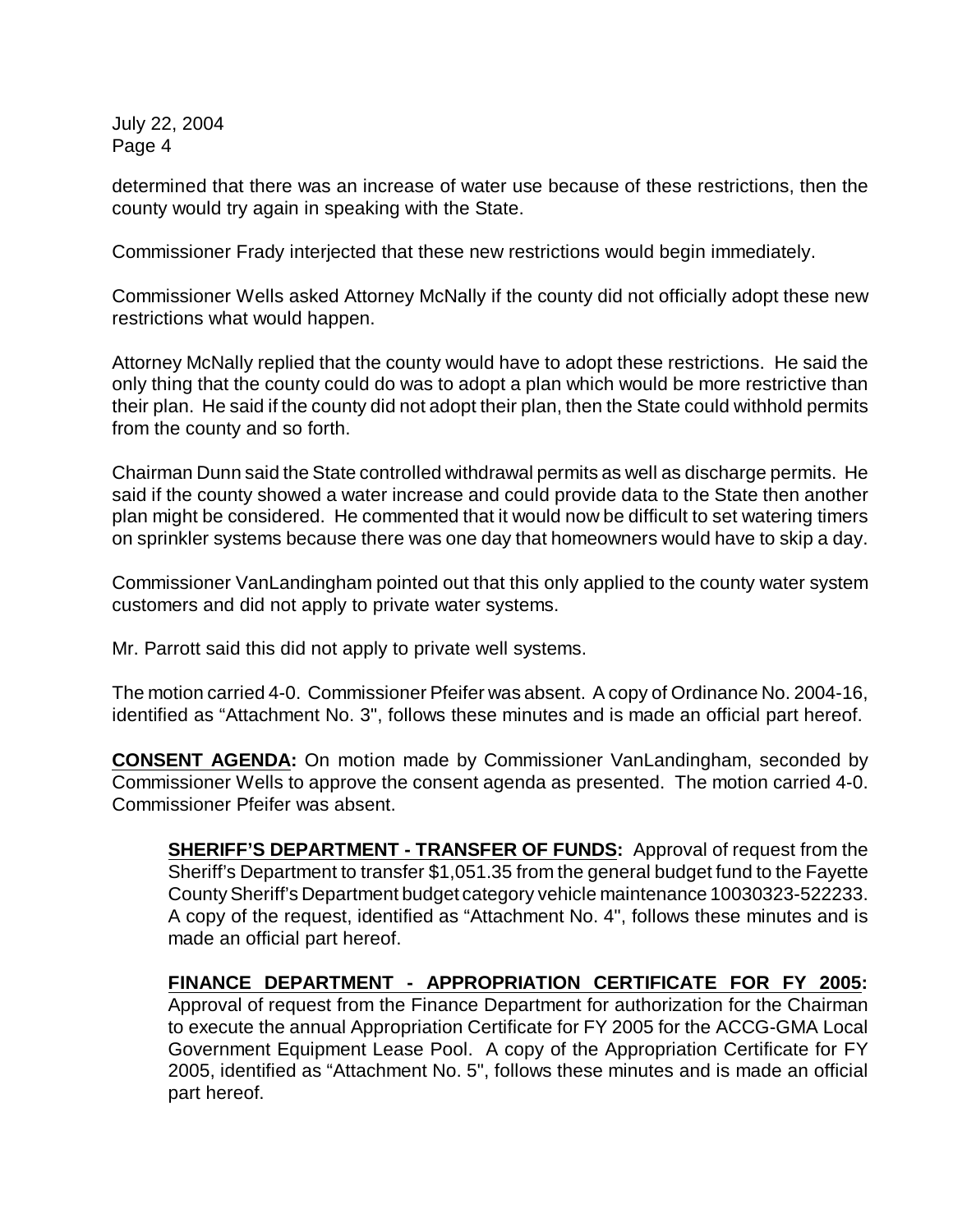**NOW PLUMBING, INC. - AWARDED BID FOR SEPTIC SYSTEM:** Approval of recommendation from the Director of Purchasing Tim Jones to award bid to Now Plumbing, Inc. for installation of a septic system to take care of problems for Public Works and the North Soccer Complex in the amount of \$121,397. A copy of the memorandum, identified as "Attachment No. 6", follows these minutes and is made an official part hereof.

**FAYETTE YOUTH PROTECTION HOME:** Approval of request fromthe Fayette Youth Protection Home for FY'2003's last quarter reimbursement in the amount of \$4,416. A copy of the memorandum, identified as "Attachment No. 7", follows these minutes and is made an official part hereof.

**FAYETTE YOUTH PROTECTION HOME :** Approval of request from Director of Business Services Mark Pullium to increase the FY'2004 budget by \$11,036 for additional expenses incurred for residential care at the Fayette County Youth Protection Homes. A copy of the request, identified as "Attachment No. 8", follows these minutes and is made an official part hereof.

**RECREATION DEPARTMENT AND FAYETTE COUNTY YOUTH SOCCER LEAGUE AGREEMENT:** Approval of Agreement between the Recreation Department and the Fayette County Youth Soccer League executed by its new president and authorization for the Chairman to execute same. A copy of the Agreement, identified as "Attachment No. 9", follows these minutes and is made an official part hereof.

**MINUTES:** Approval of minutes for Board of Commissioners meetings held on June 24, 2004 and July 7, 2004.

## **PUBLIC COMMENT:**

Members of the public are allowed up to five minutes each to address the Board on issues of concern other than those items which are on this evening's agenda.

There was no public comment.

## **STAFF REPORTS:**

**EXECUTIVE SESSION:** Attorney McNally requested an executive session to discuss five legal items and one real estate matter.

Chairman Dunn requested an executive session to discuss one legal item.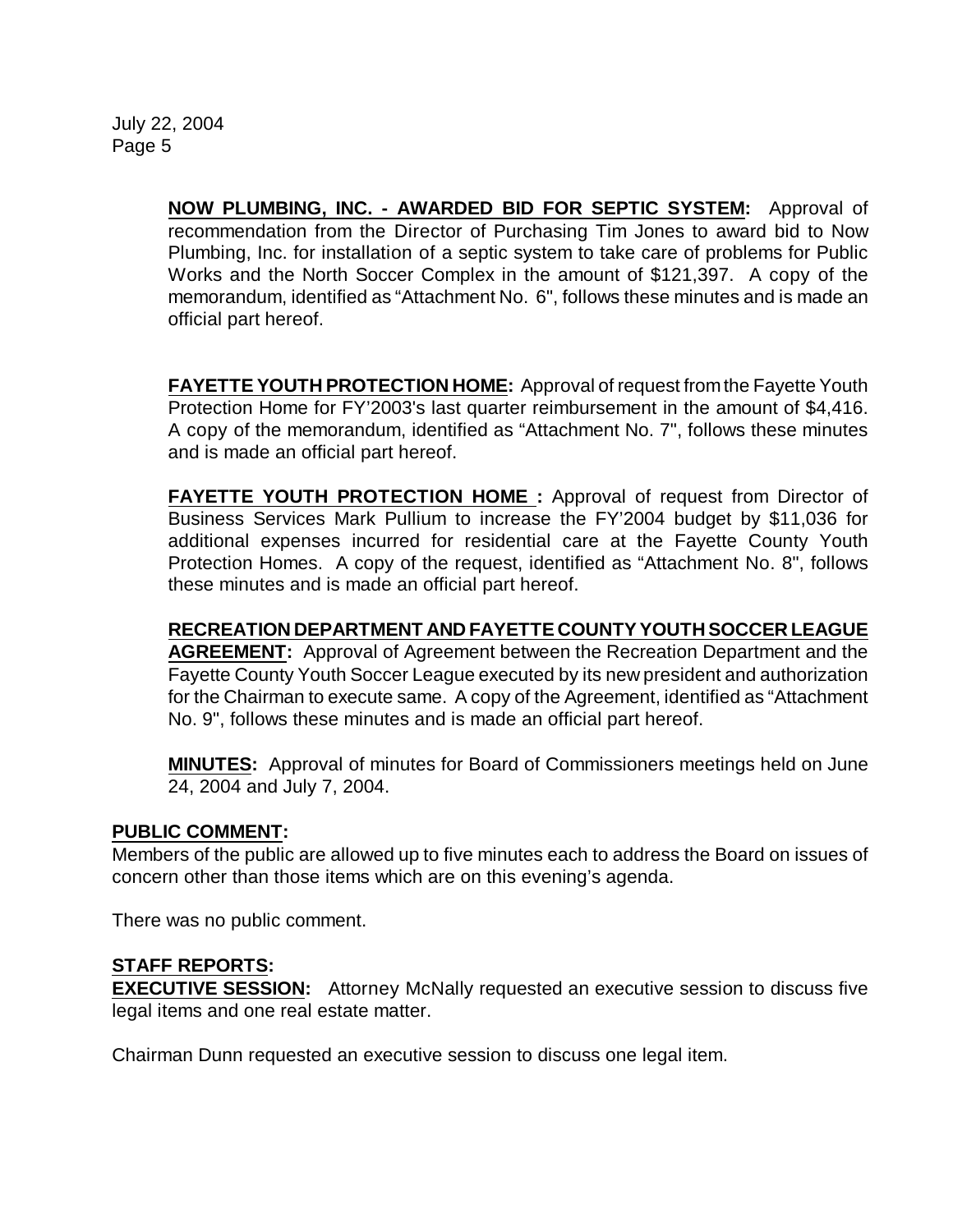**EXECUTIVE SESSION:** On motion made by Commissioner Wells, seconded by Commissioner Frady to adjourn to executive session to discuss six legal items and one real estate matter. The motion carried 4-0. Commissioner Pfeifer was absent.

**LEGAL:** Attorney McNally discussed a legal item with the Board.

On motion made by Commissioner Frady, seconded by Commissioner VanLandingham to authorize Attorney McNally to proceed in this matter. The motion carried 4-0. Commissioner Pfeifer was absent.

**REAL ESTATE:** Attorney McNally discussed a real estate matter with the Board.

On motion made by Commissioner Wells, seconded by Commissioner Frady to authorize Attorney McNally to proceed in this matter. The motion carried 4-0. Commissioner Pfeifer was absent.

**LEGAL:** Attorney McNally discussed a legal item with the Board.

On motion made by Commissioner Frady, seconded by Commissioner VanLandingham to authorize Attorney McNally to proceed in this matter. The motion carried 3-1 with Chairman Dunn voting in opposition. Commissioner Pfeifer was absent.

**LEGAL:** Attorney Dennis Davenport discussed a legal item with the Board.

On motion made by Commissioner VanLandingham, seconded by Commissioner Wells to authorize Attorney Davenport to proceed in this matter. The motion carried 4-0. Commissioner Pfeifer was absent.

**LEGAL:** Attorney Dennis Davenport reviewed a legal item with the Board.

On motion made by Commissioner Wells, seconded by Commissioner Frady to authorize Attorney Davenport to proceed in this matter. The motion carried 4-0. Commissioner Pfeifer was absent.

**LEGAL:** Attorney Dennis Davenport discussed a legal item with the Board.

The Board took no action on this matter.

**LEGAL:** Chairman Dunn discussed a legal matter with the Board and the Attorneys.

The Board took no action on this matter.